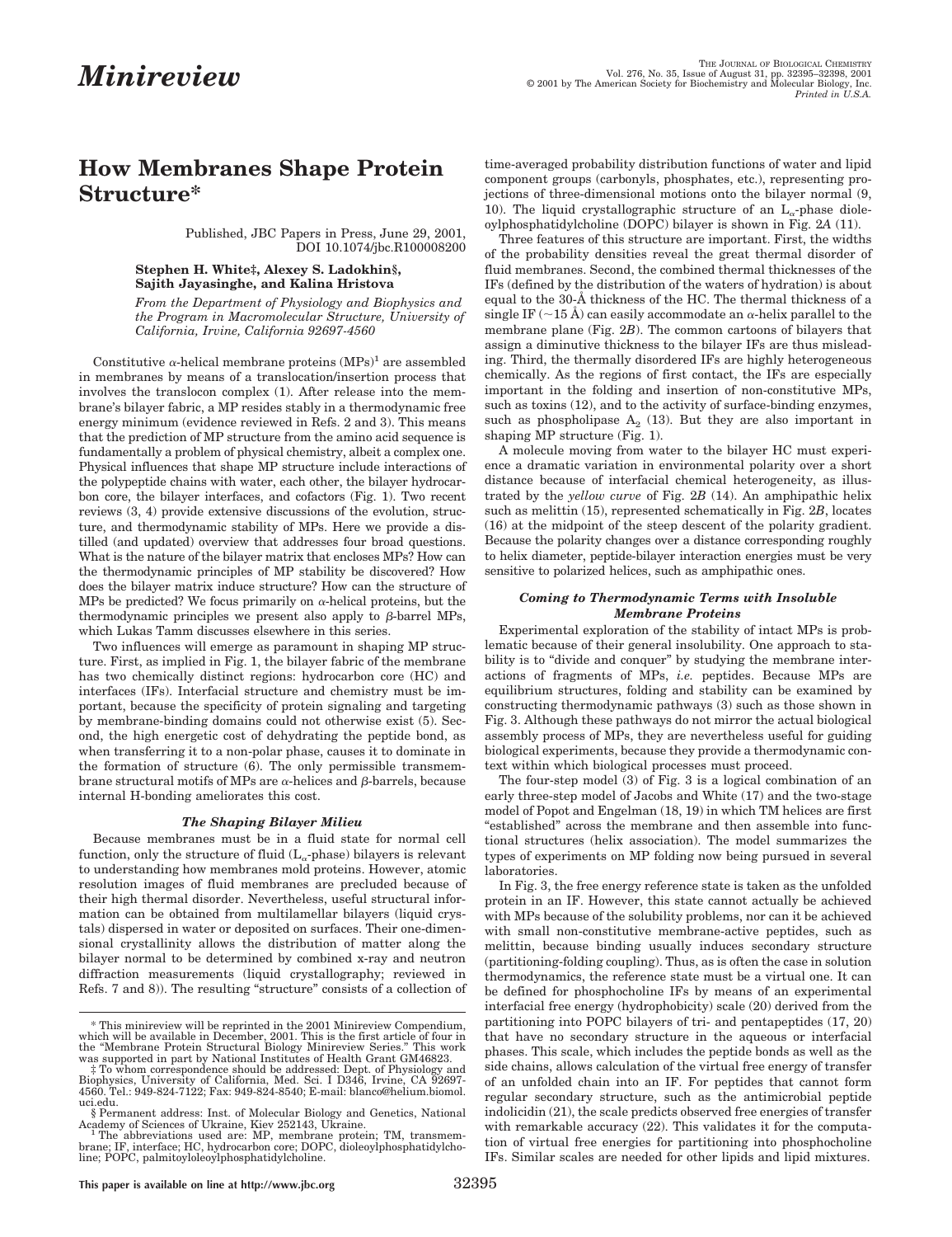

FIG. 1. **Polypeptide interactions that determine the structure and stability of MPs.** The *blue lines* represent schematically the total thickness<br>of the lipid bilayer, and the *red lines* the central hydrocarbon core bounded<br>by the interfacial regions (see Fig. 2). The protein and lipid the 1.55-Å crystallographic structure of bacteriorhodopsin obtained by Leucke *et al*. (68) (PDB code 1C3W). Besides interactions of the polypeptide chain with itself, water, neighboring lipids, and the membrane interface, the thermodynamic and electrostatic properties of the lipid bilayer itself are important (3). Interactions with cofactors, such as retinal in the case of bacteriorhodopsin (*purple* atoms in the figure), are also important. The lipid bilayer, like proteins, resides in a free energy minimum resulting from<br>numerous interactions. This equilibrium can be disturbed by the introduc-<br>tion of proteins or other solutes, resulting in so-called bilayer effects (6 which also include solvent properties peculiar to bilayers that arise from motional anisotropy and chemical heterogeneity.

#### *How Membranes Induce Structure: The Importance of the Peptide Bond*

The high cost of interfacial partitioning of the peptide bond (20),  $1.2$  kcal mol<sup> $-1$ </sup>, explains the origin of partitioning-folding coupling and also why the interface is a potent catalysis of secondary structure formation. Wimley *et al.*  $(23)$  showed for interfacial  $\beta$ -sheet formation that H-bond formation reduces the cost of peptide partitioning by about 0.5 kcal  $\text{mol}^{-1}$  per peptide bond. The folding of melittin into an amphipathic  $\alpha$ -helix on POPC membranes involves a per residue reduction of about 0.4 kcal mol<sup> $-1$ </sup> (24). The folding of the antimicrobial peptide magainin on charged bilayers seems to entail a smaller per residue value, about  $0.1$  kcal mol<sup>-1</sup> (25). The cumulative effect of these relatively small per residue free energy reductions can be very large when tens or hundreds of residues are involved, as in the assembly of the  $\beta$ -barrel transmembrane domain (26) of  $\alpha$ -hemolysin that buries  $\sim$ 100 residues in the membrane.

Determination of the energetics of TM  $\alpha$ -helix insertion, which is critically important for predicting structure, is difficult because non-polar helices tend to aggregate in both the aqueous and interfacial phases (27). Several efforts have been made, with mixed success (27–31). Although precise values for the free energy of helix insertion remain to be established, the broad energetic issues are clear (32). Computational studies (33, 34) suggest that the transfer free energy  $\Delta G_{\rm COMP}$  of a non-H-bonded peptide bond from water to alkane is  $+6.4$  kcal mol<sup>-1</sup>, compared with only  $+2.1$  kcal mol<sup>-1</sup> for the transfer free energy  $\Delta G_{\rm Hbond}$  of an H-bonded peptide bond. The per residue free energy cost of disrupting H-bonds in a membrane is therefore about 4 kcal mol<sup>-1</sup>. A 20-amino acid TM helix would  $\cos t$  80 kcal mol<sup>-1</sup> to unfold within a membrane, which explains why unfolded polypeptide chains cannot exist in a transmembrane configuration.

Fig. 4 illustrates the importance of  $\Delta G_{\rm Hbond}$  in setting the threshold for transmembrane stability as well as the so-called decision level in hydropathy plots (35). Using the single membrane-spanning helix of glycophorin A (36) as an example, *panel A* shows that the free energy of transfer of the side chains dramatically favors helix insertion, whereas the transfer cost of the helical backbone dramatically disfavors insertion. *Panel B* shows that an uncertainty of  $0.5$  kcal mol<sup>-1</sup> in the per residue cost of backbone insertion has a major effect on the interpretation of hydropathy plots and on the establishment of the minimum value of side chain hydrophobicity required for transmembrane helix stability. What is the most likely estimate of  $\Delta G_{\rm Hbond}$ ? The practical number, in the context of Fig. 4A, is the cost of  $\Delta G_{\text{glycyl}}^{\text{helix}}$  transferring a single glycyl unit of a polyglycine  $\alpha$ -helix into the bilayer HC. Electrostatic calculations (34) and the octanol partitioning study of Wimley *et al.* (37) suggest that  $\Delta G_{\text{glycyl}}^{\text{helix}} = +1.25$  kcal mol<sup>-1</sup>, which is the basis for  $\Delta G_{\text{bb}}$  in Fig.



Fr., 2. Liquid crystallographic structure of a fluid lipid bilayer<br>and its computed polarity profile. The figure is adapted from White and<br>Wimley (3, 14, 70). A, structure of a DOPC bilayer (5.4 waters/lipid) determined by joint refinement of x-ray and neutron diffraction data (11); *B*, polarity profile (*yellow curve*) of the DOPC bilayer computed from the abso-<br>lute values of atomic partial charges (14). The end-on view in *panel*  $\alpha$ -helix with a diameter of  $\sim$ 10 Å (typical for MP helices (46)) shows the approximate location of the helical axes of the amphipathic helix peptides Ac-18A-NH<sub>2</sub> (71) and melittin (16), as determined by a novel, absolute scale<br>x-ray diffraction method (reviewed in Ref. 72). The "structure" of the bilayer<br>shown in *panel A* is comprised of a collection of transbilayer G probability distribution functions representing the lipid components that account for the entire contents of the bilayer unit cell. The *areas* under the *curves* correspond to the number of constituent groups per lipid represented by the distributions (1 phosphate, 2 carbonyls, 2 methyls, etc.). The widths of the Gaussians measure the thermal motions of the lipid components and are simply related to crystallographic *B*-factors (9, 16, 71). The thermal motion<br>of the bilayer is extreme: lipid component *B*-factors are typically  $\sim$ 150 Å<sup>2</sup>,<br>compared with  $\sim$ 30 Å<sup>2</sup> for atoms in protein crystals. In membrane protein structure. First, the IFs have a combined thickness equal to that of the hydrocarbon core (30 Å). A 15-Å-thick IF can comfortably accommodate an MP helix lying parallel to the membrane plane. Second, the IFs are chemically heterogeneous. *Panel A* shows that they are composed of water, choline, phosphate, glycerol, carbonyls, and even some methylenes<br>that spill into the IFs because of thermal motion. *Panel B* reveals steep<br>gradients of polarity in the IFs that change over a distance approximately equal to the diameter of an  $\alpha$ -helix.

4*A*. Interestingly, the cost of transferring a random-coil glycyl unit into *n*-octanol (37) is  $+1.15$  kcal mol<sup>-1</sup>. This suggests that the *n*-octanol whole-residue hydrophobicity scale (3) derived from the partitioning data of Wimley *et al.* (37) may be a good measure of  $\Delta G_{\rm glycyl}^{\rm helix}$  and therefore useful for identifying  $\alpha$ -helical TM segments in hydropathy plots of MPs (3). This is borne out by work in progress<sup>2</sup> using the recently developed MPtopo data base of MPs of known topology (38), accessible via the World Wide Web (blanco.biomol.uci.edu/mptopo).

The hydrophobic effect is generally considered to be the major driving force for compacting soluble proteins (39). However, it cannot be the force driving compaction (association) of TM  $\alpha$ -helices. Because the hydrophobic effect arises solely from dehydration of a non-polar surface (40), it is expended after helices are established across the membrane. Helix association is most likely driven primarily by van der Waals forces, more specifically the London dispersion force (reviewed in Refs. 3 and 4), but why would van der Waals forces be stronger between helices than between helices and lipids?

Extensive work (41–45) on dimer formation of glycophorin A in detergents reveals the answer: knob-into-hole packing that allows

<sup>2</sup> Jayasinghe, S., Hristova, K., and White, S. H., (2001) *J. Mol. Biol.*, in press.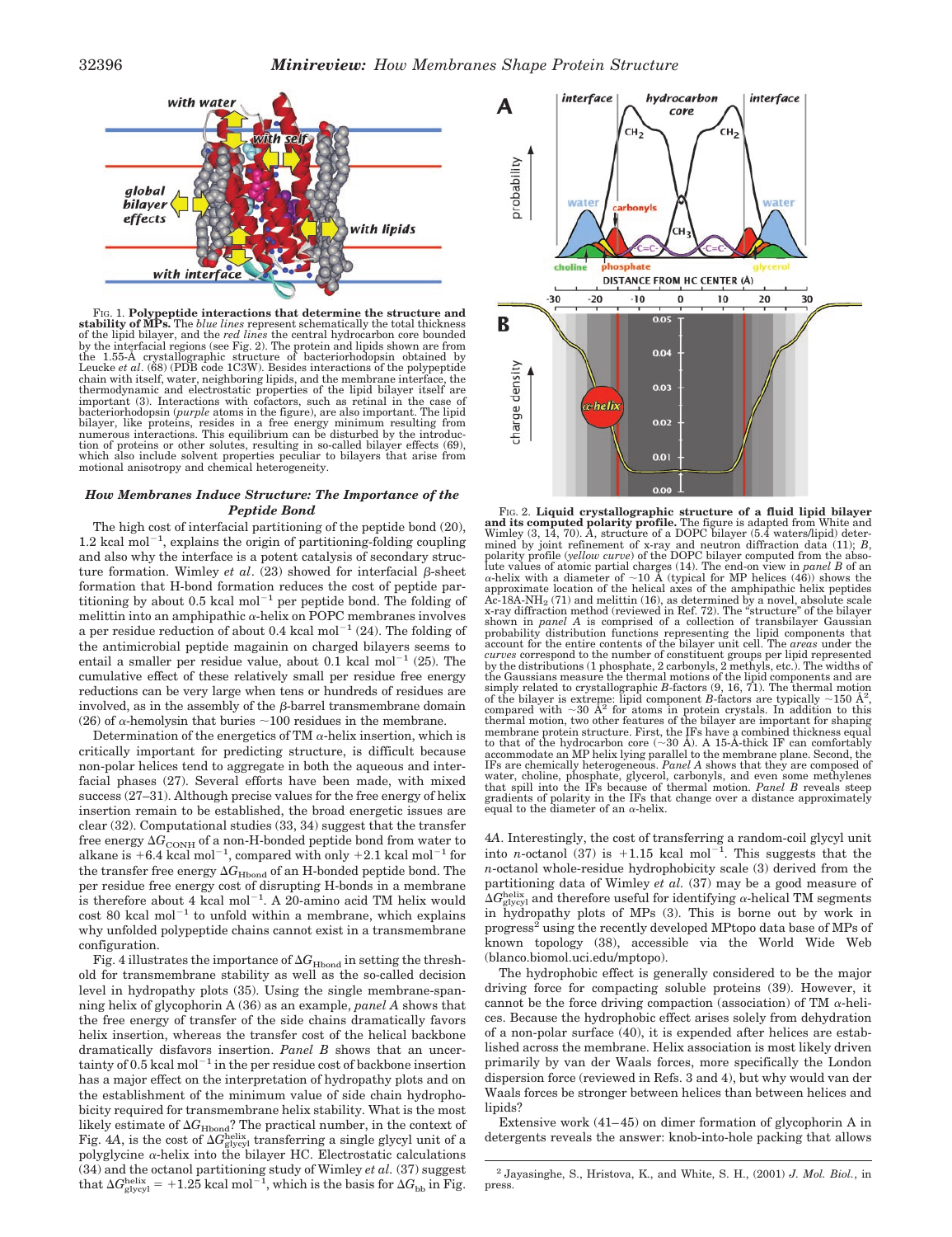

FIG. 3. **Schematic representation of the shaping of protein struc-ture through polypeptide-bilayer interactions.** The figure is based upon the four-step thermodynamic cycle of White and Wimley (3) for describing the partitioning, folding, insertion, and association of  $\alpha$ -helical polypep-tides. The aqueous insolubility of membrane proteins, folded or unfolded, precludes direct determinations of interaction free energies. The only possibility for understanding the energetics of MP stability is through studies of small, water-soluble peptides (20, 23, 24, 27). This approach, summarized in the figure, uses the unfolded peptide in the IF as the thermodynamic reference state. The free energy of unfolded partitioning in phosphocholine IFs can now be estimated using the whole-residue interfacial hydrophobicity scale of Wimley and White (20). Unfolded peptides are driven toward the folded state in the IF because hydrogen bond formation dramatically lowers the cost of peptide bond partitioning, which is the dominant determinant of whole-residue partitioning. The free energy reduction accompanying secondary structure formation is typically  $\sim 0.4$  kcal mol<sup>-1</sup> per residue (23, 24) but may be as low as 0.1 kcal mol<sup>-1</sup> (74). Although small, such cha melittin into an α-helical conformation causes the folded state to be favored<br>over the unfolded state by ~5 kcal mol<sup>−1</sup>. To put this number in perspective,<br>the ratio of folded to unfolded peptide is ~4700. The cost of par peptide bond also dominates transmembrane helix insertion (Fig. 4). The<br>association of TM helices is probably driven by van der Waals interactions,<br>giving rise to knob-into-hole packing (43–45, 75). The G*XXX*G motif is especially important in helix-helix interactions in membranes (49, 50).

more efficient packing between helices than between helices and lipids. Tight, knob-into-hole packing has been found to be a general characteristic of helical bundle MPs as well (46, 47). For glycophorin A dimerization, knob-into-hole packing is facilitated by the G*XXX*G motif, in which the glycines permit close approach of the helices. The substitution of larger residues for glycine prevents the close approach and hence dimerization (41, 44, 45). The so-called TOX-CAT method (48) has made it possible to sample the amino acid motifs preferred in helix-helix association in membranes by using randomized sequence libraries (49). The G*XXX*G motif is among a significant number of motifs that permit close packing. A statistical survey of MP sequences disclosed that these motifs are very common in membrane proteins (50).

Dimerization studies of glycophorin in detergent micelles (44) do not permit the absolute free energy of association to be determined because of the large free energy changes associated with micelle stability. However, estimates (3) suggest  $1-5$  kcal mol<sup>-1</sup> as the free energy cost of separating a helix from a helix bundle within the bilayer environment. The cost of breaking H-bonds within the bilayer HC (above) implies that H-bonding between  $\alpha$ -helices could provide a strong stabilizing force for helix association. This is borne out by recent studies of synthetic TM peptides designed to hydrogen bond to one another (51, 52). Interhelical H-bonds, however, are not common in MPs (reviewed in Ref. 3). Indeed, lacking the specificity of knobs-into-hole packing, they could be hazardous because of their tendency to cause promiscuous aggregation (4). However, they are probably important in the association of transmembrane signaling proteins (53).



Fig. 4. The energetics of transmembrane helix insertion and the consequences for hydropathy plot analysis. *Panel A* is based upon Wimley and White (27). *A*, estimated relative free energy contributions of the side chain reaction center of *Rhodobacter sphaeroides* showing the importance of know-<br>ing the correct value of 4G<sub>bb</sub> (the *green horizontal lines* identify the known<br>transmembrane helices (76)). In *panel A*, the net side chain co (relative to glycine) was computed using the *n*-octanol hydrophobicity scale of Wimley *et al.* (37). The per residue cost (*G*bb) of partitioning a polyglycine α-helix can be estimated from the theoretical work of Honig and col-<br>leagues (34, 77) to be +1.25 kcal mol<sup>–1</sup>. The cost of partitioning an unfolded<br>glycyl unit into *n-*octanol is +1.15 kcal mol<sup>–1</sup>, suggesting that residue *n*-octanol scale (37) provides a reasonable estimate of the free energy of inserting  $\alpha$ -helical amino acid residues into bilayers. An exact value of  $\Delta\Delta G_{\rm bb}$  is essential for placing hydropathy plots on an absolute thermodynamic scale, which is necessary for distinguishing TM from non-TM peaks in hydropathy plots. This is shown in *panel B*. The *blue*, *black*, and *red curves* are plots made using  $\Delta\Delta G_{\rm bb} = 0.75, 1.25$ , and 1.75 kcal mol<sup>-1</sup> per residue, respectively. If  $\Delta\Delta G_{\rm bb}$  is too small, TM helices will be overpredicted; if too large, they will be underpredicted.

#### *Predicting the Structure of Helical Membrane Proteins*

As for soluble proteins, the ultimate solution to the problem of predicting three-dimensional structure of MPs from sequence will come from a deep quantitative understanding of the energetics of protein folding. The experimental approaches described above lead in that direction. At a simple level, the prediction of MP topology is fairly easy and reliable because of the high hydrophobicity of TM helices. Such sequence segments are generally apparent in hydropathy analysis (Fig. 4*B*), which is now a standard prediction tool (reviewed in Ref. 35). However, the reliability of the resulting topologies depends strongly upon the hydrophobicity scale used, and there are many (mostly side chain only scales). An analysis<sup>5</sup> using the MPtopo data base (38) reveals that side chain only scales significantly overpredict TM segments because of the neglect of  $\Delta G_{\text{bh}}$  for reasons illustrated by Fig. 4*B*. The experiment-based whole-residue hydrophobicity scale of White and Wimley (3), which takes  $\Delta G_{\rm bb}$  into account, greatly reduces overprediction.<sup>2</sup> Membrane Protein Explorer (MPEx) is a Web-based hydropathy analysis tool using this scale (blanco.biomol.uci.edu/mpex). The incorpo-